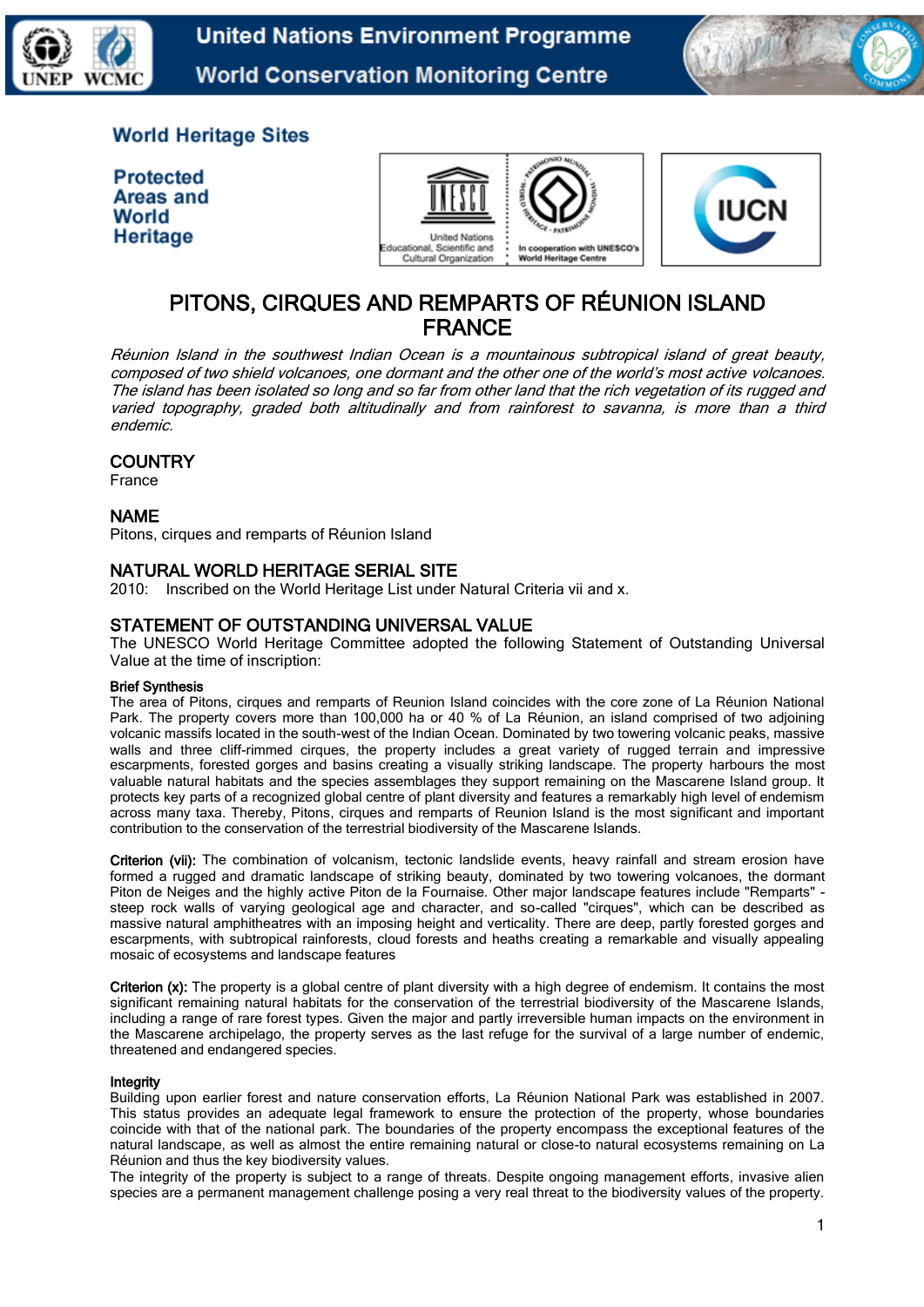Evidence of past losses of many native species on La Réunion and on other islands of the Mascarene archipelago underlines the severity of this threat.

#### Protection and Management Requirements

The property benefits from effective legal protection through its designation as a National Park. Ensuring the Outstanding Universal Value of the property requires an effective and adaptive implementation of the evolving management plan for La Réunion National Park, and adequate long-term staffing and financial resources. The management of the national park draws on comprehensive consultation with governmental and civil society stakeholders and benefits from structured on science, research, socio-economics and cultural issues. Meaningful and effective consultation with all of the concerned stakeholders, including communities who live within its buffer zones and surrounding areas, is indispensable.

Actions are required in response to a number of specific threats, to ensure the maintenance and enhancement of the Outstanding Universal Value. Efforts to reduce invasions, permanent monitoring, and the implementation of a comprehensive strategy to control and eradicate invasive alien species are indispensible and will require long-term and continuing efforts and significant ongoing funding. While the rugged terrain provides a degree of natural protection against encroachment and human economic activities, such as agriculture, forestry, energy production and tourism; must be managed both in the property and its buffer zone in a way that is not in conflict with the integrity of the property.

The development and effective implementation of a comprehensive tourism development strategy addressing the strong demand is also necessary. There is fine balance between positive economic and educational effects and destructive impacts from excessive numbers of tourists and inappropriate activities, and thus tourism strategies will clearly need to prioritise the protection of the values of the property, alongside economic goals.

#### IUCN MANAGEMENT CATEGORY

Unassigned. The National Park includes areas individually categorised as follows:

Cilaos Integral State Biological Reserve: Ia Strict Nature Reserve Bras Bemale-Bras des Merles State Biological Reserve: Ib Wilderness Area<br>Several sites classified: [Iv Habitat/Species] IV Habitat/Species Management Area

### BIOGEOGRAPHICAL PROVINCE

Mascarene Islands (3.25.13)

#### GEOGRAPHICAL LOCATION

Réunion is one of the Mascarene Island groups in the southwestern Indian Ocean, 750 km east of Madagascar and 200 km southwest of Mauritius. The centrepoint of the site is 21°05'58"S by 55°28<sup>;</sup>48"E.

#### DATES AND HISTORY OF ESTABLISHMENT

| 1872:      | A Forest Service and protective forest regulations introduced;                |
|------------|-------------------------------------------------------------------------------|
| 1971:      | The Société Réunionaise pour la Protection de la Nature created;              |
| 1992:      | The <i>Direction de l'Environnement</i> established;                          |
| 1995:      | The <i>Schéma d'Aménagement Régional</i> established by the Regional Council; |
| 1981-2002: | Constituent protected areas created;                                          |
| 2007:      | The Parc Nationale de La Réunion created.                                     |
|            |                                                                               |

#### LAND TENURE

State: Réunion is an overseas *department* of metropolitan France. Both the World Heritage site and its buffer zone are entirely within Réunion National Park. 87.87% of the property is state domain, 1.88% is regional or departmental land, 1.71% is private domain, 1,03% is military land and 9.39% is in various other forms of ownership. It is managed by the *Direction Régionale de l'Environnement* (DIREN).

#### AREA

The property covers 105,838 ha with a buffer zone of 11,729 ha which encircles the property and includes settled areas within the cirques of Salazie and Cilaos. The total area covers 40 % of the island.

#### **ALTITUDE**

Sea level to 3,071m (Piton des Neiges), 2,632m (Piton de la Fournaise).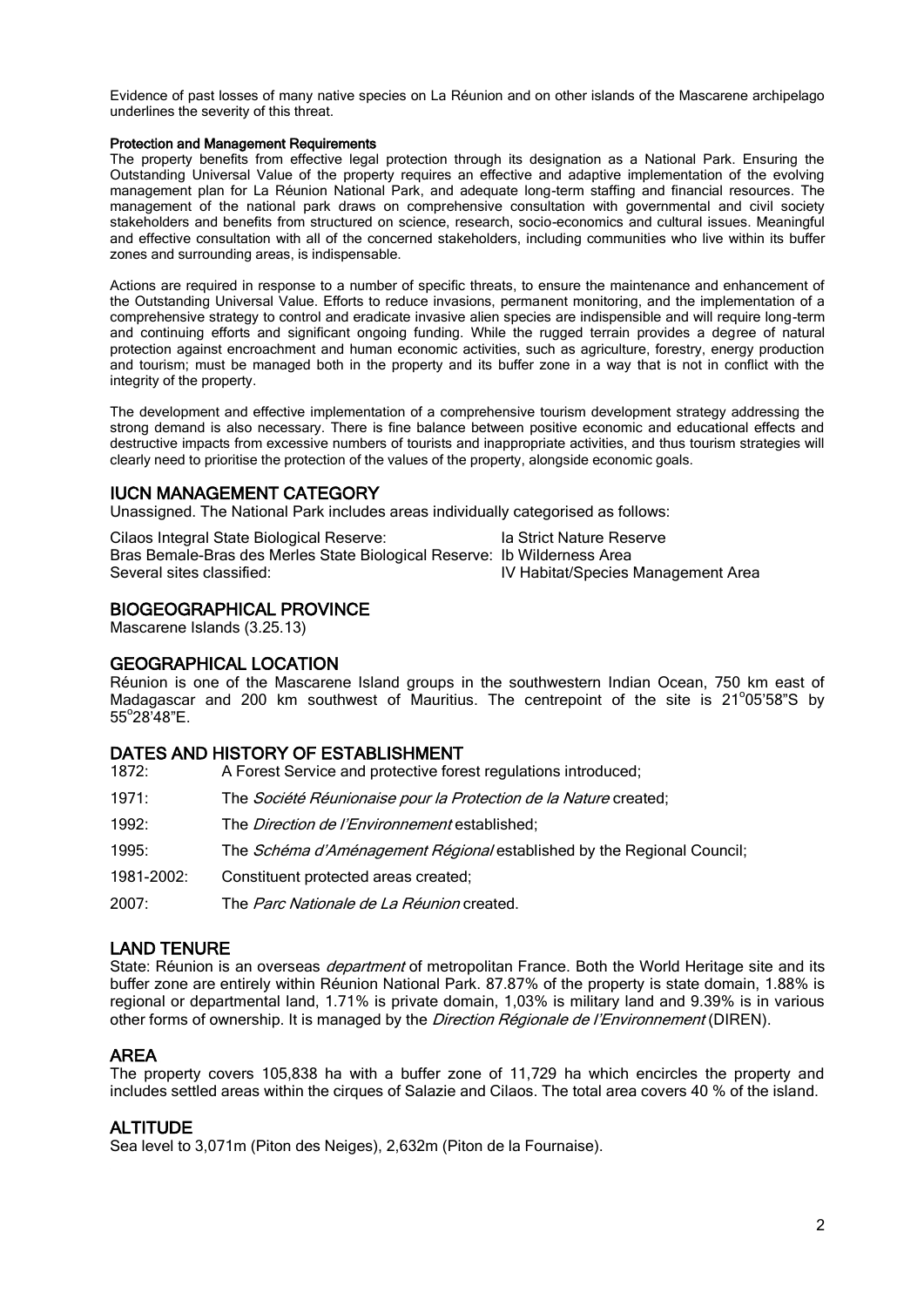# PHYSICAL FEATURES

Réunion measures 63 by 45 km, and at 251,200 ha is a quarter of the area of Hawaii Island which it resembles in being one of an isolated oceanic island group which is also an active and double volcano formed over a hot spot in the earth's crust. It is composed largely of two forested and dissected shield volcanic massifs: the rugged much weathered dormant Piton des Neiges covering two-thirds of the island in the north and the very active Piton de la Fournaise in the southeast. The World Heritage site covers both volcanoes and a link between the two mountains, excluding a settled plain, the Plaine des Palmistes. The northern peak and neighbouring Gros Morne (3,019m) are at the intersection of the scarp-rimmed cirques or calderas of Salazie, Mafate, Cilaos and the infilled palaeocirque of Bébour, respectively southwest, northwest, northeast and east of the summit. In the south, the summit crater of La Fournaise is encircled by the barren 8 km scarp-edged caldera of l'Enclos Fouqué, and extends - and often flows – to the sea to the east over a forested and periodically renewed nine-kilometre apron of lava called the Grand Brulé (great burn), a slope which rises 2,600m in 10 kilometres. From these two rugged summits the island slopes evenly northeast, west and southwest to the sea most of the way round.

The Mascarene Islands are a dispersed young island chain formed by the slow movement northeastward of an under-lying lithospheric plate over a mantle plume, forming a succession of volcanic islands, the oldest island formed 65 mya being furthest north and the southwesternmost island, Réunion being the most recent (3 million years old) and most active. Past lava flows reveal five major volcanic phases on the island occurring 530,000, 450,000, 150,000, 65,000 and 5,000 years ago when the present Piton de la Fournaise was formed. This is a large, flat-domed shield volcano with two craters, Dolomieu, much the larger, and Bory. Its base on the sea floor is 4,000m deep. Although a relatively gentle peak, it is one of the world's most continuously active volcanoes, regularly extruding streams of basaltic lava. It has erupted over 100 times since 1640, the last being from August 2006 to April 2007.There have been 27 effusions in the last ten years, six reaching the sea. Most lava eruptions occur within the caldera, a collapsed earlier dome. The long escarpments both linear and curvilinear known as ramparts rise 1,000m in places, encircling the summits, surrounding each cirque, or paralleling the radiating streams. There are numerous dykes and sills. Around La Fournaise is a circle of high scarps, breached only on the east, which capture the tradewind rains. Other volcanic features of the Park include pit craters, cinder cones, solfataras, lava flows and basaltic sea cliffs.

The cirques or calderas surrounding the Piton de Neiges, dormant some 12,000 years, are covered with a variety of more easily eroded pyroclastic rocks, and their ramparts being older are more weathered. The three cliff-rimmed cirques approximately 10 km wide with floors in places over 1,000m deep which lie symmetrically around the summit peak are neither glacial nor volcanic in origin but are the result of tectonic activity which collapsed an original dome and were then scoured out by torrential erosion, which left their floors jumbled and chaotic. They are separated by walls of rock honed by headwater erosion from both sides. Gorges occur where rivers break through the cirque walls and the high rainfall on steep slopes has carved many ravines, which emphasize the steepness of the cliffs. The two peaks, with their great variety of rugged terrain of differing heights and aspects harbor an intricate range of microclimates and habitats. In addition, the visual impact of the escarpments, forested gorges and basins is highly dramatic. 30% of the land is bare rock, lithosols and very erodable lavas. 55% of the soils have poor productivity; only the alluvial soils of the lowlands, basins and valleys are fertile.

## CLIMATE

The climate is oceanic subtropical, subject to cyclones and intense storms between November and April, which is a hot and rainy season; May to November is dry and cool. The side of the island facing the southeast tradewinds and storms can be very wet: an annual total of 12,000mm falls on the east face of La Fournaise. In 1952 Cilaos recorded 1,869.9mm in 24 hours. But on the western half of the island on the coastal plain in the rain shadow of the mountains, precipitation falls from 2,000mm to less than 1,000mm. The varied topography of the mountains creates many microclimates. The coasts are tropical with average annual temperatures between 18 $^{\circ}$  and 31 $^{\circ}$ C. The climate of the mountain sides between 300m and 1,800m is subtropical and of the summits, above a frequent sea of clouds, temperate, averaging 12°C with a minimum of -5°C. The east coast is very humid and fogs often form at high level.

## **VEGETATION**

Réunion is a global Centre of Plant Diversity, where a third of the vegetation is still primary forest. This has persisted because of the lack of human settlement before 1650, the volcanic hazards, the lack of water and cultivable land and the precipitous terrain. Its variety is due to its topographic complexity, to heavy rainfall to windward but dry conditions in the lee of the mountains, to the abrupt altitudinal gradient within 20km from tropical sea level to subalpine heath over 2,000m, and to the island's oceanic isolation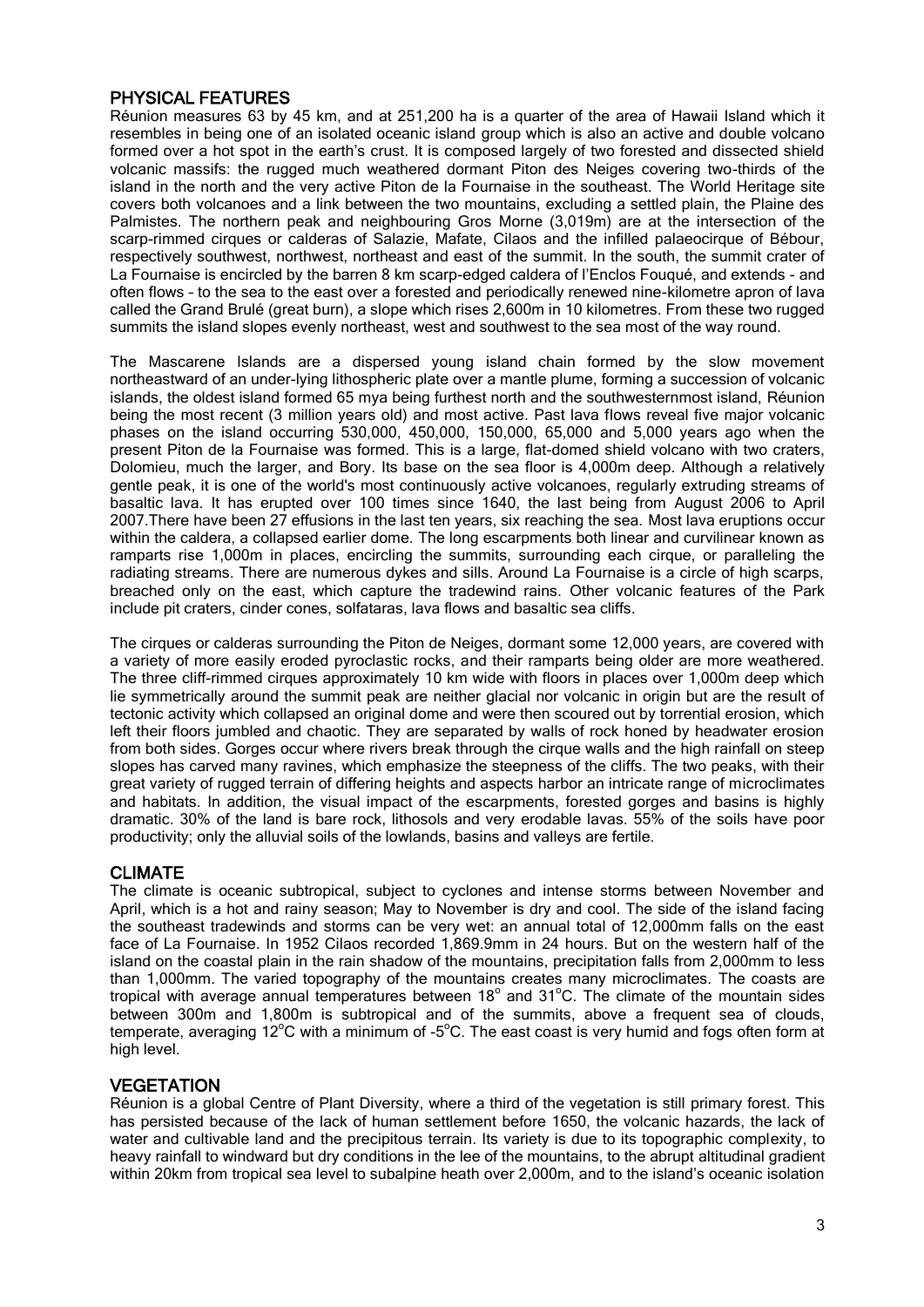which has resulted in speciation and a 50% level of endemism. Nevertheless, a great number of species, especially in the lowlands have been lost to human settlement.

There are 19 main ecosystems with 110 types of vegetation, six of which are dominant, graded altitudinally but growing 200-400m lower on the wet eastern side than in the dry east. Overall, lowland forests cover 8.2%, mid-level forests 15.6%, high level forests 43.1%, half of both being tropical rainforest, and the highland vegetation 16.3%, predominantly ericoid. There are 1,712 species of vascular plants, and of the 840 indigenous species, 389 (46.3%) are endemic, 236 being locally and 153 regionally endemic, in 8 genera endemic to Réunion, and 5 more endemic to the Mascarenes. 599 (71.3%) are spermatophytes, 241 (28.7%) pteridophytes. There are also 754 species of bryophyte, 86 being endemic, comprised of 449 mosses and 302 liverworts. There is also one endemic monospecific family the Psiloxylaceae with *Psiloxylum mauritianum*. The density of forest endemics is 41 tree species per hectare, three times that of Hawaii and five times that of the Galapagos. Natural propagation has been mainly by wind and birds from Madagascar and Africa. More recent introductions have come via storms and ocean currents from Australia and the Pacific. Alien species number almost as many as indigenous and have taken hold in many of the cultivated areas and fields. In addition, between 1960 and 1985 much native forest was altered or destroyed by forestry management, which is now confined to secondary woodlands and *Cryptomeria* plantations (Fishpool & Evans, 2000). The nomination lists 124 species as Critically Endangered (CR), among them are Acanthophoenix rubra, Badula crassa, Ficus lateriflora, Hibiscus fragilis, Olax psittacorum, Polyscias aemiliguineae, Poupartia borbonica, Weinmannia tinctoria and Zanthoxylum heterophyllum. It lists 61 species as Endangered (EN), among these are Hernandia mascarenensis, Hyophorbe indica, Latania lontaroides, Ochrosia borbonica and Tabernaemontana persicariifolia are listed; and 73 species as Vulnerable (VU).

The semi-dry zone including palm savannas on the west coast, very little of which occurs in the site, retains rare vestiges of its pre-settlement condition. The dry ravines are important as floristic refuges of some of the last semi-dry species from the more accessible terrain around them. The semi-dry cirque floor vegetation is transitional between the semi-dry, the medium altitude and montane forests and though very fragmented it still contains many rare and threatened plants. The low and medium altitude wet forests between 400-900m in the east and 600-1100m in the west possess many rare species, often dominated by the Sapotaceae and *Labordonnaisia callophylloides*. The lowland forest is the type most endangered and encroached on for agriculture. The dense montane forest between 400m/600m on windward slopes and 600m/800m on leeward slopes, up to 1,800–1,900m is the best preserved ecosystem on Réunion. It is cool and humid and higher up becomes a cloud forest with some 30 tree species, dominated by the Sterculiaceae and liberally draped with mosses, ferns, epiphytic orchids, with the conspicuous red marron Astelia hemichrysa and Canne marron Cordyline mauritiana. Other noticeable epiphytes are the birdsnest fern Asplenium nidus and ribbon fern Ophioglossum pendulum. Higher up it becomes a mosaic with pandanus scrub which grows densely on the wettest mountain slopes of La Fournaise as a brush of Pandanus montanus and tree ferns Cyathea glauca. Three species of both genera are endemic to Réunion. In the humid often cloudbound belt between 1,500 and 1,900m is an elfin forest dominated by the endemic upland *tamarin des hauts, Acacia heterophylla*, interspersed with *calomet*, an endemic bamboo, Nastus borbonicus and *Erica montana*. The inaccessible rampart crests and cliffs preserve many of Réunion's rare endemics, ferns and lycopods. Above the cloud belt, between 1,800-2,000m, is a temperate treeless zone of high meadows, ericoid heath and rock with some 60 species of which 55 species and three genera are endemic: *Eriotrix* (Asteraceae), *Faujasia* (Asteraceae) and *Heterochaenia* (Campanulaceae). These plants are either prostrate, low scrub, high scrub or thickets, dominated by *Ericaceae, Asteraceae, Poacea* and Cyperaceae, with species of Erica, Helichrysum, Stoebe, Carpha, Festuca, Poa, Panicum and Helictotrichon.

#### FAUNA

Despite its location the fauna is not particularly African. Typically for a remote island, the vertebrate fauna is poor having less than 50 indigenous species. At least 50% of the pre-existing animals are known to have become extinct since human settlement began in 1650, including a giant tortoise. However, the birds escaped further degradation of their habitat since monkeys and mongooses were never introduced. There are today 78 species of birds, 10 mammals and 6 reptiles (plus 4 marine species). Of the wild mammals, only two are indigenous: the lesser yellow bat *Scotophilus borbonicus* and Mauritian tomb-bat Taphozous mauritianus. The greater Mascarene flying fox Pteropus niger (EN) comes from Mauritius. One of the two other bat species is the Mauritian flying-fox Mormopterus acetabulosus (VU). Other mammals are the introduced hedgehog-like insectivore common tenrec Tenrec ecaudatus, the house shrew Suncus marinus, and the brown and black rats Rattus norvegicus and Rattus rattus.

Out of the 78 birds, 9 are native land birds, 8 native water and sea birds, and 32 are regular migrants; 18 are indigenous, 22 having been exterminated since 1650 mainly by introduced livestock and hunting,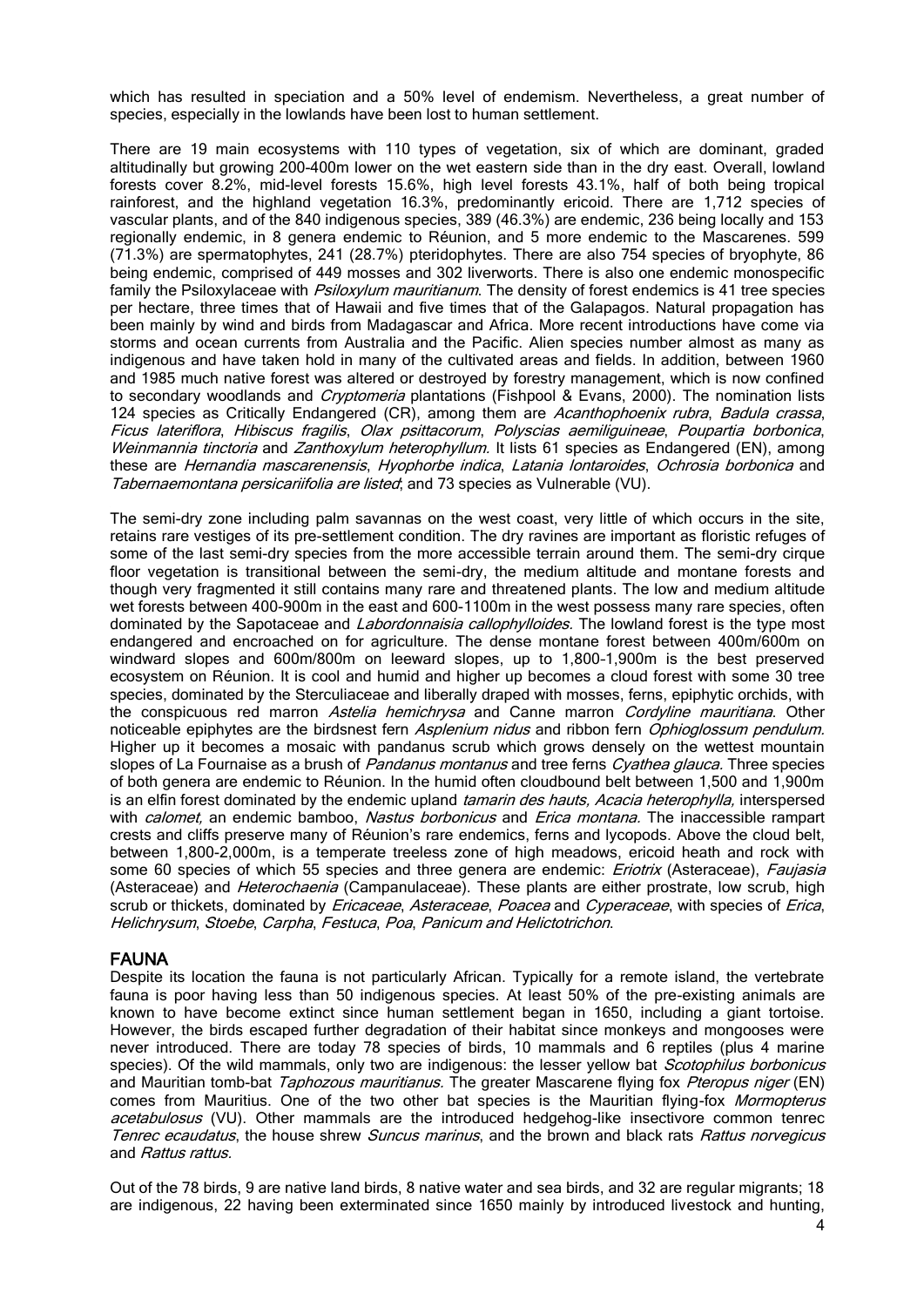and many are now of restricted range. The island is an Endemic Bird Area. Seven species are endemic to Reunion: Mascarene petrel *Pseudobulweria aterrima* (CR: >30 pairs), Barau's petrel *Pterodroma* baraui (EN: 4,000), Réunion harrier *Circus maillardi* (EN: 200 pairs), Réunion cuckoo-shrike *Coracina* newtoni (CR:<30 pairs), Réunion bulbul Hypsipetes borbonicus, Réunion stonechat Saxicola tectes and Réunion olive white-eye Zosterops olivaceus. Three subspecies are endemic to Reunion: Mascarene paradise flycatcher Terpsiphone bourbonnensis, Réunion grey white-eye Zosterops borbonicus and Audubon's shearwater *Puffinus Iherminieri bailloni* (>1,500). Two species are endemic to the Mascarene Islands: Mascarene swiftlet Collocalia francica and Mascarine martin Phedina borbonica. Other notable birds are Madagascar pond-heron Ardiola idae (EN), and white-tailed tropic bird Phaethon lepturus. Several of the rare species survive, like many rare plants, on the ravine and rampart cliffs.

Of the 6 reptiles, 3 are endemic: two geckoes, *Phelsuma borbonica* and *P. inexpectata* and snake-eyed skink Cryptoblepharus ater rediscovered in 1990 after 130 years. Another is the Madagascar ground boa Acrantophis dumerili (VU). There are 5,000 insects of which only 2,000 have been described. Half are Afro-Ethiopian and half Indo-Pacific in origin. 40% of the beetles are endemic as are 25% of the 500 spiders. The 500 species of butterfly include the endemic meadow swallowtail butterfly Papilio phorbanta (VU). Of 54 molluscs, 20 are endemic to Réunion, and 24 more to the Mascarenes. There are also 21 freshwater fish, 9 freshwater crustaceans and 20 freshwater molluscs all of which are endemic.

Not more than 10km of the site meets the shore, but the surrounding seas contain hawksbill turtle Eretmochelys imbricata (CR), green turtle Chelonia mydas (EN), sei whale Balaenoptera borealis, dwarf sperm whale Kogia sima, Blainville's beaked and Gray's beaked whales, Mesoplodon densirostris and M. grayi, and, among larger fish, great hammerhead Sphyrna mokarran (EN), great white shark Carcharodon carcharias (VU), oceanic whitetip shark Carcharhinus longimanus (VU), black-spotted stingray Taeniura meyeni (VU), big-eye tuna Thunnus obesus (VU) and giant grouper Epinephelus lanceolatus (VU).

## CONSERVATION VALUE

Réunion is an island of great beauty composed of two shield volcanoes, one dormant and the other one is one of the world's most active. The island has been isolated for so long and so far from other land that the rich vegetation of its rugged and varied topography is more than a third endemic. The Park lies within a Conservation International-designated Conservation Hotspot, a WWF Global 200 Eco-region, a WWF/IUCN Centre of Plant Diversity and a BirdLife-designated Endemic Bird Area.

## CULTURAL HERITAGE

In 1507, Portuguese explorers found the island uninhabited. France claimed it as a colony in 1638, naming it Ile Bourbon, and began to kill off the wildlife. It was renamed La Réunion to commemorate a reunion of revolutionaries in 1792, and the name was finally adopted in 1848. It was a traders' port of call developed first with coffee and from 1807 with sugar plantations for which labor came from Africa, Madagascar, India, Malaya and China, soon relegated to the status of slaves. The Cirque de Cilaos was cultivated for nearly 100 years by escaped slaves known as *marrons* whose leaders' names are commemorated in the landscape of the cirques. The blend of people developed Réunion creole, based on French. Slavery was abolished in 1848 and since 1946 Réunion has been an overseas *department* of metropolitan France.

## LOCAL HUMAN POPULATION

The island is heavily populated with a highland population in 1999 of 140,000, increasing by 1.9% a year. But, except for the cirques, most of the interior has never been colonised and three-quarters of this area is now National Park. This is mainly due to the difficulty of the terrain around the Piton des Neiges and the impossibility of settlement on the Piton de la Fournaise. In 2005, the property had 700 inhabitants and the buffer zone 50, mostly in the Cirque communes of Salazie and Cilaos where there are several village exclosures. There is an established industry in forest products but much of the island has come to depend on tourism for its main income.

## VISITORS AND VISITOR FACILITIES

In 2002, there were 15,131 overnight visitors to the Piton des Neiges, and 13,692 to the Piton de la Fournaise and by 2005, tourist visitors to Réunion numbered 603,000 (many of whom come for the beaches). Tourism is well provided for by a wide variety of activities: aircraft and helicopter over-flights, hang-gliding, paragliding, 4WD driving, riding, rafting, whitewater kayaking, mountaineering, rock climbing trekking a dense network of forest tracks, trails and paths, camping and picnicking. Sightseeing and trekking to the volcano via the road to the Pas de Bellecombe viewpoint is very popular. There is ample overnight accommodation in both the highland core and buffer zones: 18 hotels with 723 beds, 199 rooms, 33 overnight lodgings and 68 mountain huts and a youth hostel, with a total of 1,720 beds.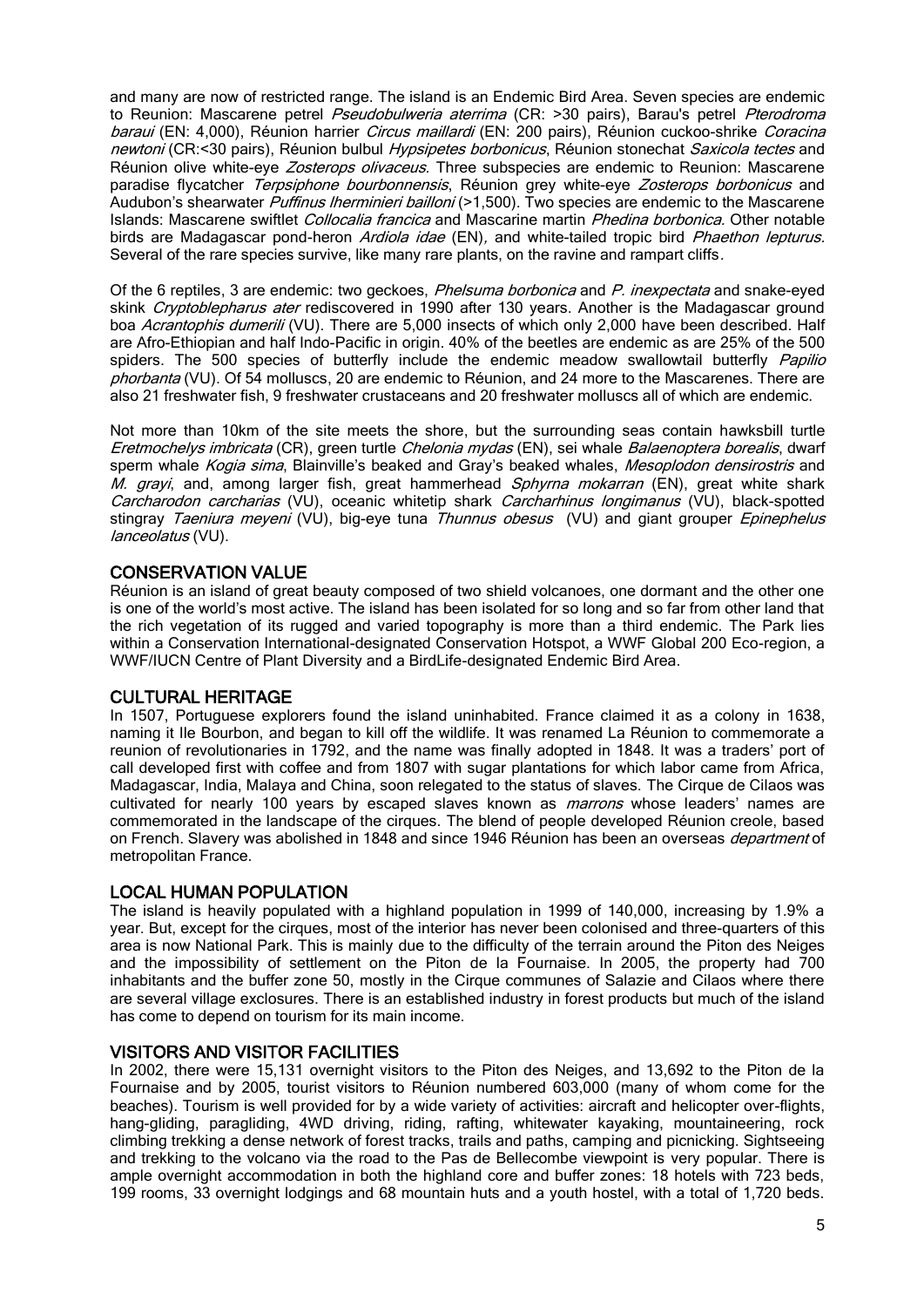There is a visitors' centre at la Grande Chaloupe at the northernmost end of the Park near the coast and the capital, St. Denis.

# SCIENTIFIC RESEARCH AND FACILITIES

Réunion has one of the best and earliest known tropical floras known through the work of Commerson (1771), the description of the volcano by Bory de Saint-Vincent (1802) and of orchids by Du Petit-Thouars (1820). Recent botanical studies by Theresien Cadet included extensive field work, a flora and herbarium of Reunion and raising political awareness of the need for research. An inventory of natural zones of ecological interest was made between 1985 and 1999 and a study of plant succession over 300 years on the lava flows around La Fournaise; also censuses of birds. In recent years researchers from 23 universities and 21 other institutions from all over the world have conducted studies on aspects of the island supplementing ongoing programs of work by the University of La Reunion, the National Botanic Conservatory, the Insectarium and the Museum of Natural History. Over the last 15 years, an average of 22 scientific studies a year were published on aspects of the island, especially the volcanoes. 407 publications are cited in the nomination compared with 560 for the Galapagos. Volcanic activity is constantly monitored and the data studied at the Vulcanological Observatory at Bourg-Murat by the Global Geophysics Institute of Paris

### MANAGEMENT

The Park is administered by an Administrative Council, drawing on comprehensive consultation with local, regional and state stakeholders, collectives and mayors. Park management is delegated to a Bureau and is advised by two Councils, Scientific and Socio-Economic/Cultural. Management is by the Direction Regionale de l'Environnement (DIREN) following a management plan. 90.21% of the World Heritage site is in the National Park; the rest is in potential extensions to the Park. It is composed of Natural Zones of Geological Interest (ZNIG) and Natural Zones of Ecological, Faunistic and Floristic Interest (ZNIEFF) preserved within several previously designated protected areas. With two exceptions, their existing categories and regulations were abrogated with the creation of the Park. All vertebrate species are legally protected. There is strict control over construction and infrastructure, mining, dumping and areas of fire risk, on hunting, fishing, plant and wildlife collection, and harvesting of fruit, medicinal plants (90 species), flowers and wood. There are plantations of *Cryptomeria japonica* in the cirques and l'Enclos Fouque and the possibilities for geothermal energy are being explored. A detailed National Strategy for Biodiversity is followed, at two levels: urgent action plans to research rare and threatened species, and operational action plans to assemble data, then evaluate and prioritise species for treatment. Two Nature Reserves are included within the site: Le Mare Longue (68 ha), the last lowland rainforest in the Mascarenes, with 200 species, 30% of Reunion's indigenous plants, including the endemic whitewood *Hernandia mascarensis* (EN); and La Roche Ecrit (3,643 ha), set up to protect the habitat of the Critically Endangered Réunion cuckoo-shrike Coracina newtoni (CR). Indicators of the state of conservation monitor the number and force of volcanic eruptions, the effects of unusual climatic events, land and mud slides, habitats and biological invasions, numbers and populations of rare species, tourist numbers, amount of research and educational publications and public awareness.

## MANAGEMENT CONSTRAINTS

Now that large-scale forestry in the mountains has been stopped and hunting is controlled, the main threats to the integrity of the site are exotic plants and animals, new roads and paths, which facilitate poaching and the collection of rare plants and birds, fire, and flooding on the cirque floors. Landslides, mudflows and erosion are especially likely in the cirques, the ravines and the steep southwest of the site; and of course, the frequent eruptions from La Fournaise some of which cut the coast road. Intense cyclonic storms can cause destructive floods. Disruptive invasions by at least 27 exotic plants have proved almost impossible to eradicate despite constant efforts, though they are countered by the reintroduction of native plants to degraded areas. They are most intrusive in the semi-arid, lowland and mid-level forests. The most invasive species are giant bramble *Rubus alceifolius*, hardy fuchsia *Fuchsia* magellanica, guava Psidium cattleyanum, Mauritius hemp Furcraea foetida, she-oak Casuarina equisetifolia, Indian laurel Litsea glutinosa, gorse Ulex europeus, lantana Lantana camara, rose apple Syzygium jambos, hiptage Hiptage benghalensis, ginger lily Hedychium gardnerianum, privet Ligustrum robustum, Strobilanthus hamiltonianus and white popinac Leucaena leucocephala. Eight alien mammals have invaded the wild: hare Lepus capensis, two deer, rusa and red Cervus timorensis and C. elaphus, goats Capra aegagrus hircus, the two common rats, dogs and cats. Other invasive species include six species of bird, four fish, one reptile, 18 insects including the beetle *Hoplochelus marginalis*, and six molluscs, including the giant snail Achatina fulica. Another source of threat is petrel chick mortality due to their attraction to lights.

#### COMPARISON WITH SIMILAR SITES

The main bases for comparison with similar World Heritage forested volcanic islands are: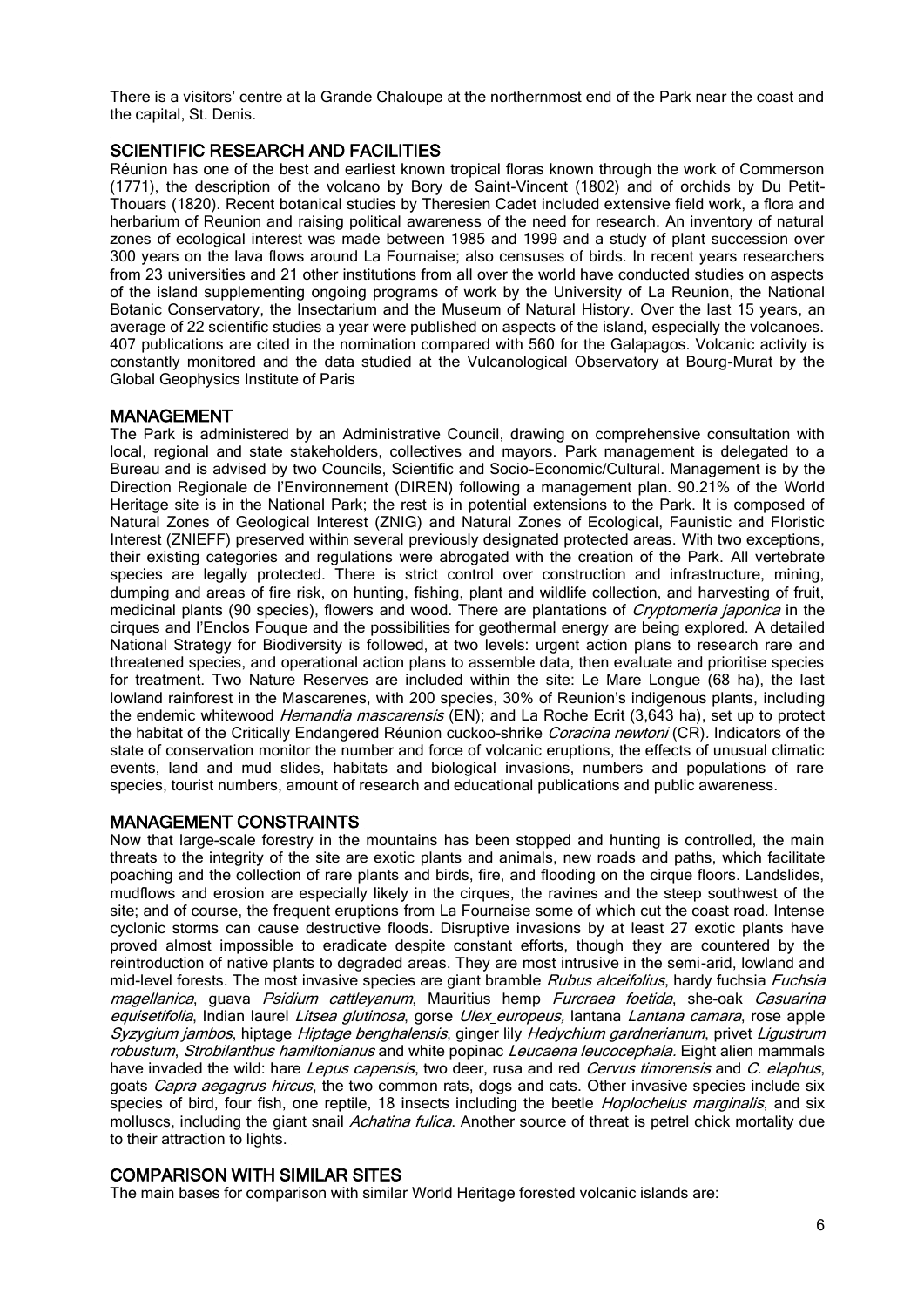- (vii) Its concentration of dramatic and precipitous forested cliff-walled scenery in the ramparts, peaks and unique cirques, encircled by the sea;
- (viii) The presence of an easily accessible very active volcano, and of a nearby strikingly dissected dormant one with a complex geological history. They provide natural geological and botanical laboratories and have inspired a high level of research into volcanic and erosional processes.
- (ix) The expanse of exceptionally undisturbed montane primary forest over a third of the island preserved by inaccessibility and recent careful management; Its concentration of a wide range of altitudinal and climatic gradients from littoral to subalpine 2,500m high within 20 km of the sea, resulting in 19 distinct major ecosystems and a very wide variety of microhabitats; including lava flows studied for comparative plant succession—
- (x) The very high level of endemism and floristic diversity, largely in good condition, due to long isolation; and the presence of rare endangered species.

Réunion is the largest, least ecologically disturbed and most scenic of the Mascarene Islands, with a very active and a strikingly rugged dormant volcano, a highly endemic flora, and endangered birds. Comparable volcanic, floristically rich tropical, subtropical or warm temperate World Heritage island sites are Hawaii, Galapagos, Morne Trois Pitons (Dominica), Pitons St. Lucia (Caribbean), Isole Eolie (Italy), Teide (Canary Is.), Jeju (South Korea) and Cocos Island (Costa Rica). Other less comparable sites worth noting include Krakatoa (Java) and Surtsey (Iceland) and which are equally active and well studied volcanoes but barren. Among biodiverse forested dormant volcanic sites are the Azores (Pico, a cultural landscape site), and the cooler Inaccessible Island (south Atlantic) and the Lord Howe Islands (Australian Pacific). The Indian Ocean sites are tropical and biodiverse and five of the six Madagascan sites are mountainous but none are volcanic as well: Tsingy de Bemaraha is dissected karst, the Atsinanana sites spread along an island of continental scale, Vallée de Mai by contrast is only 19 hectares, and Aldabra, also in the Seychelles, is basically an atoll. The Pacific island sites also have tropical rainforest though both are designated chiefly for their marine reefs.

## **STAFF**

A staff of 99 is proposed with 28 senior administrators, 32 assistant staff and 39 technical staff, in four divisions: Administration (15), Education & Communication (8), Science (6) and Maintenance (6) and in four geographic sectors south (10), east (16), north (17) and west (15).

#### BUDGET

A provisional budget of Є6,458,244 is required, of which Є5,288,244 will be a state subvention through the Ministry for the Protection of Nature and Є2,170,000 is expected to come from revenues, donations, and other sources. In 2009, the total is expected to reach Є8 million.

## LOCAL ADDRESSES

M. le Directeur du Parc National de La Réunion, 112 rue Ste-Marie, 97400 St. Denis, La Réunion, France.

Direction Régionale de l'Environnement de La Réunion (DIREN Réunion), 12 allée de la Forêt, 97400 St. Denis, La Réunion, France.

Website: [www.reunion-parcnational.fr](http://www.reunion-parcnational.f/)

#### **REFERENCES**

The principal sources for the above information were the original World Heritage nomination, IUCN's evaluation report and Decision 34 COM 8B.4 of the UNESCO World Heritage Committee.

Adler, G. (1994). Avifaunal diversity and endemism on tropical Indian Ocean islands. Journal of Biogeography 21: 85-95.

Bachèlery, P. (2004). Geological evolution of La Réunion. Workshop on Edifice Dynamics, Basaltic Volcanism and Seismology. St.Pierre, La Réunion.

-- (2004). Evolution of Piton des Neiges and Piton de la Fournaise Volcanoes, Construction and Destruction by Flank-collapse Event and Caldera. Workshop on Edifice Dynamics, Basaltic Volcanism and Seismology. St Pierre, La Réunion.

Barré, N. (1988). Une avifaune menacee: les oiseaux de la Réunion. Pp 167-196 in Thibault, J-C. & Guyot, I. (eds). Livre Rouge des Oiseaux Menacés des Regions Francaises d'Outre-mer. International Council for Bird Preservation, Monograph No.5. Cambridge, U.K.

Barré, N., Barau, A. & Jouanin, C. (1996). *Oiseaux de la Réunion*. Les Editions du Pacifique, Paris.